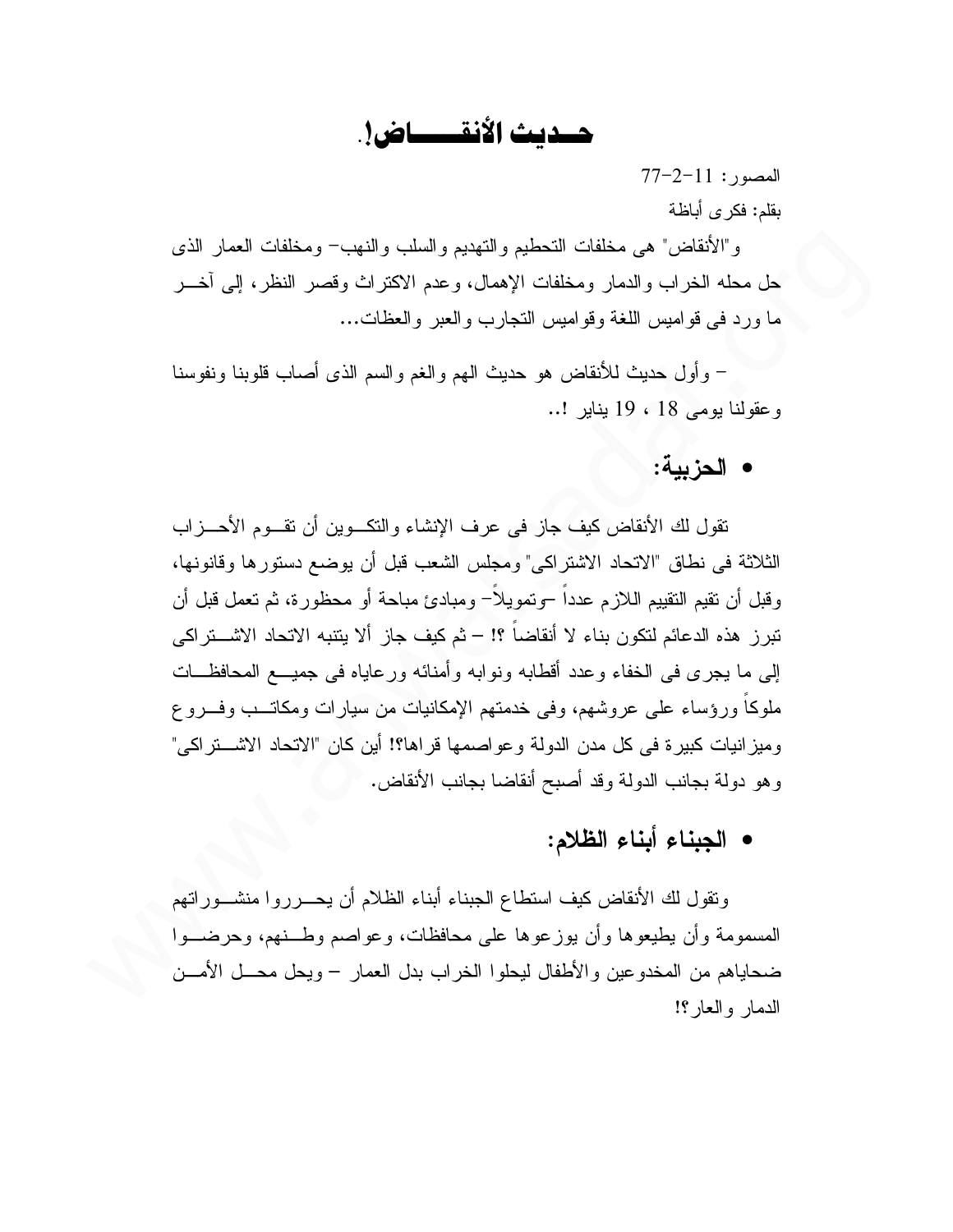# • رفع الأسعار:

ونقول لك الأنقاض صحيح أن الدكتور القيسوني، وزملاءه الاقتصاديين رفعــوا أسعار الأرز والعيش الفينو والسكر والبوناجاز فجأة ومرة واحدة ولكن الأصـــح أنهــم عرضوا الأمر على مجلس الوزراء وعلى لجنة مجلس الشعب المختصة، وعلى خبراء الوزارات المختصة فكانت الموافقة عليها بالإجماع أو بالأغلبية؟:

### • الأحداث ؟!

ونقول لك الأرقام أغرب وأعجب ما في الأحداث هو عنصر الأحداث والأحداث لغة في عرف المنطق هم الأطفال الصبية الذين لا يفهمون ولا يعقلون، والذين لا نزيـــد أعمارهم على العاشرة والحادية عشرة مع التجاوز ولكن كان السذين دمسروا وخربسوا وأشعلوا الحرائق واعتدوا علسي ممتلكــات الدولـــة وممتلكــات الشـــعب والجمعيـــات الاستهلاكية وهم في سن القدرة على ارتكاب هذه الجرائم ومنهم مسن تجساوز عصبره الخامسة عشر والسادسة عشرة إلى الثمانية عشرة وكانت النتيجة "الإفراج" عنهم جميعاً! و إحالتهم إلى إصلاحيات الأحداث أو تسليمهم إلى أهلهم و أولياء أمور هم فعـــادو ا بعـــد القتلي والجرحى والتدمير سالمين غانمين سالبين ناهبين منتصــــرين. وشـــكر جـــزيلاً لمدرسة وجامعة الإذاعة والتليفزيون والسينما النبي درست لمهم دروس وأفلام وتمثيليات الجرائم والعنف أمثال هونج كونج والأكتع والسيف، والقبضة الحديدية وأفلام الكاراتيـــه ور عاة البقر !.

و أين كان الأهل . و أولياء الأمور داخل البيوت و خار ج البيوت سو اء كان الأباء وأولياء الأمور من الذوات أو العمل أو أساتذة التعليم أو التجارة، أو الفلاحين؟! نقول لك الأنقاض نكون الإنسان المصرى أن هذا هو الذي نحقق وأكتمل؟!

### • الرئيس السادات:

نكلم الرئيس في أكثر من خطاب عن الحقد والحاقدين، ولكني أســـتأذنه فـــي أن أضيف عنصراً آخرٍ، هو عنصر الجحود والجاحدين ولقد سمعنا أصواتهم عالية صاخبة ومعنى استجوابهم للرئيس: لماذا أصدرت الدستور السدائم لمساذا أغلقست المعستقلات